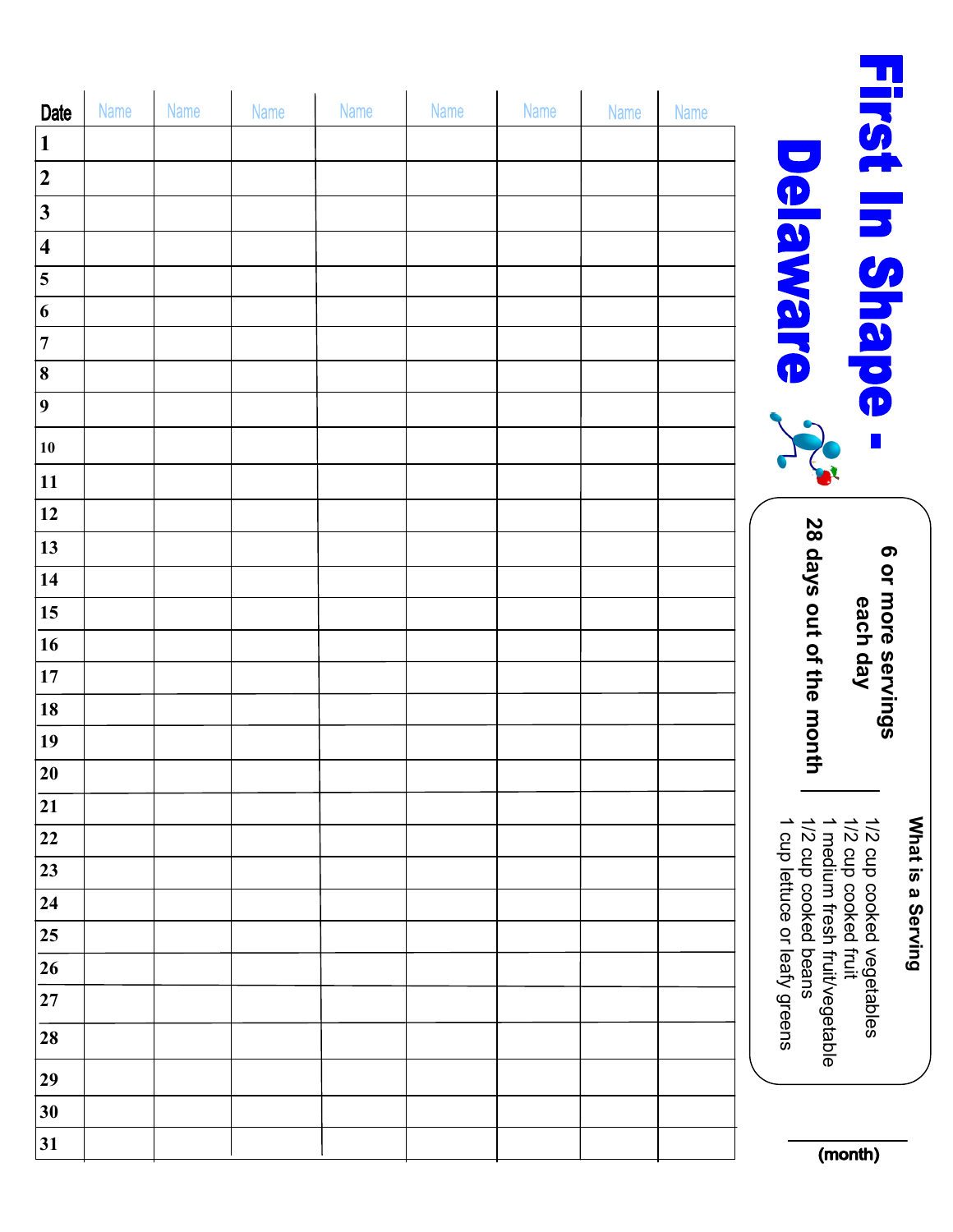## First in Shape—Delaware



You are invited to participate in the First in Shape– Delaware get healthy campaign. You may join as an individual or get a group together at your work, school or church etc, and do it together.

It's good for everyone, no matter your age. Starting young gives children a great basis for staying healthy all their lives, young women can have healthier pregnancies and babies, and men can feel better and live healthier.

Good nutrition goes a long way toward fighting off common ailments like colds, stomach viruses and aching joints. It helps with sleep, mood, brain fog...and even helps to alleviate cravings of sugar, nicotine and alcohol. Now's the time to champion your own health. Whoever you are and whatever you do, make the commitment to improve your health and be a great example to those around you. Let's go Delaware! We can do this!

It is said that after 21 days, anything can become a new habit. We propose to do this for 2 months. Enough time for you to create a new habit AND improve your health. PLUS, you'll look and feel better, just in time for summer picnics and short sleeve outdoor fun!